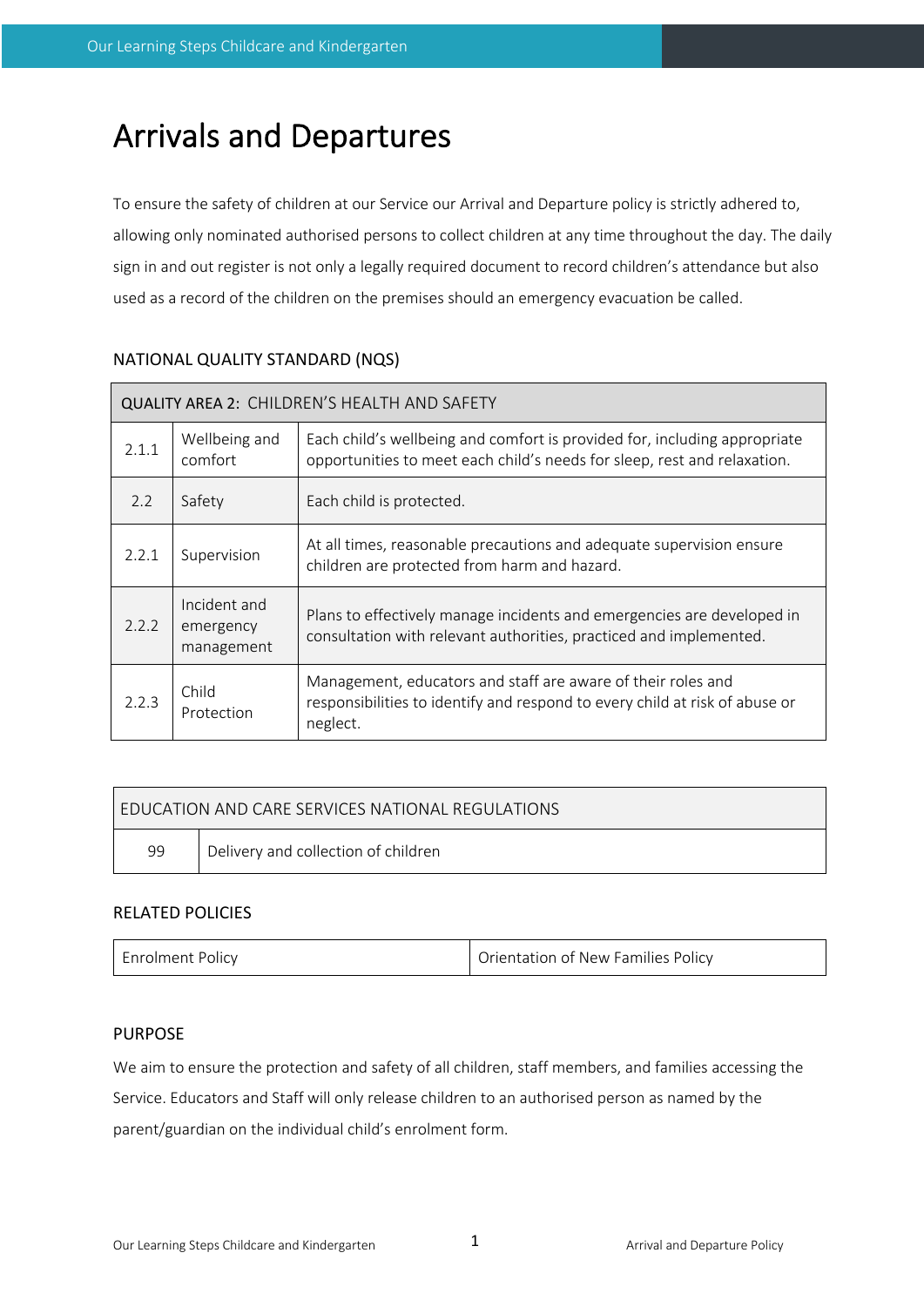## SCOPE

This policy applies to children, families, staff, management and visitors of the Service.

## IMPLEMENTATION

Guidelines for delivery and collection of children are put in place to ensure the safety and wellbeing of each individual child.

#### Arrival:

- In order for children to feel secure and safe, it is important that children and families are greeted upon arrival by a member of staff and have the chance to say goodbye to the person dropping them off. Saying goodbye helps to build trust, while parents/guardians leaving without saying goodbye could cause the child to think they have been left behind.
- All children need to be signed in by an authorised person: Note that the signing in of a child is verification of the accuracy of the record. Information required on the register includes the time and the signature of the person dropping off the child.
- Families will be reminded to sign their child/children into the Service and will be encouraged to do so immediately upon arrival to avoid forgetting.
- Should families forget to sign their child/children in, National Regulations requires the nominated supervisor to sign the child in.
- Sign in sheets are to be used in the case of an emergency to account for all children.
- Children are to be sighted by an educator before the parent or person responsible for the child leaves. This ensures that the educator is aware that the child has arrived and is in the building.
- A child's medication needs, or any other important or relevant information should be passed on to one of the child's educators by the person delivering the child.
- A locker or shelf space will be made available to children and their families.
- In the case of a separated family, either biological parent is able to add a contact in writing unless a court order is provided to the Director stating that one parent has sole custody and responsibility.
- In the case of an emergency, where the parent or a previously authorised contact is unable to collect the child, the parent or person responsible for the child (as listed on enrolment form as having a parenting role) may telephone the service and arrange an alternative person to pick up the child. This contact must then be confirmed in writing to the Service.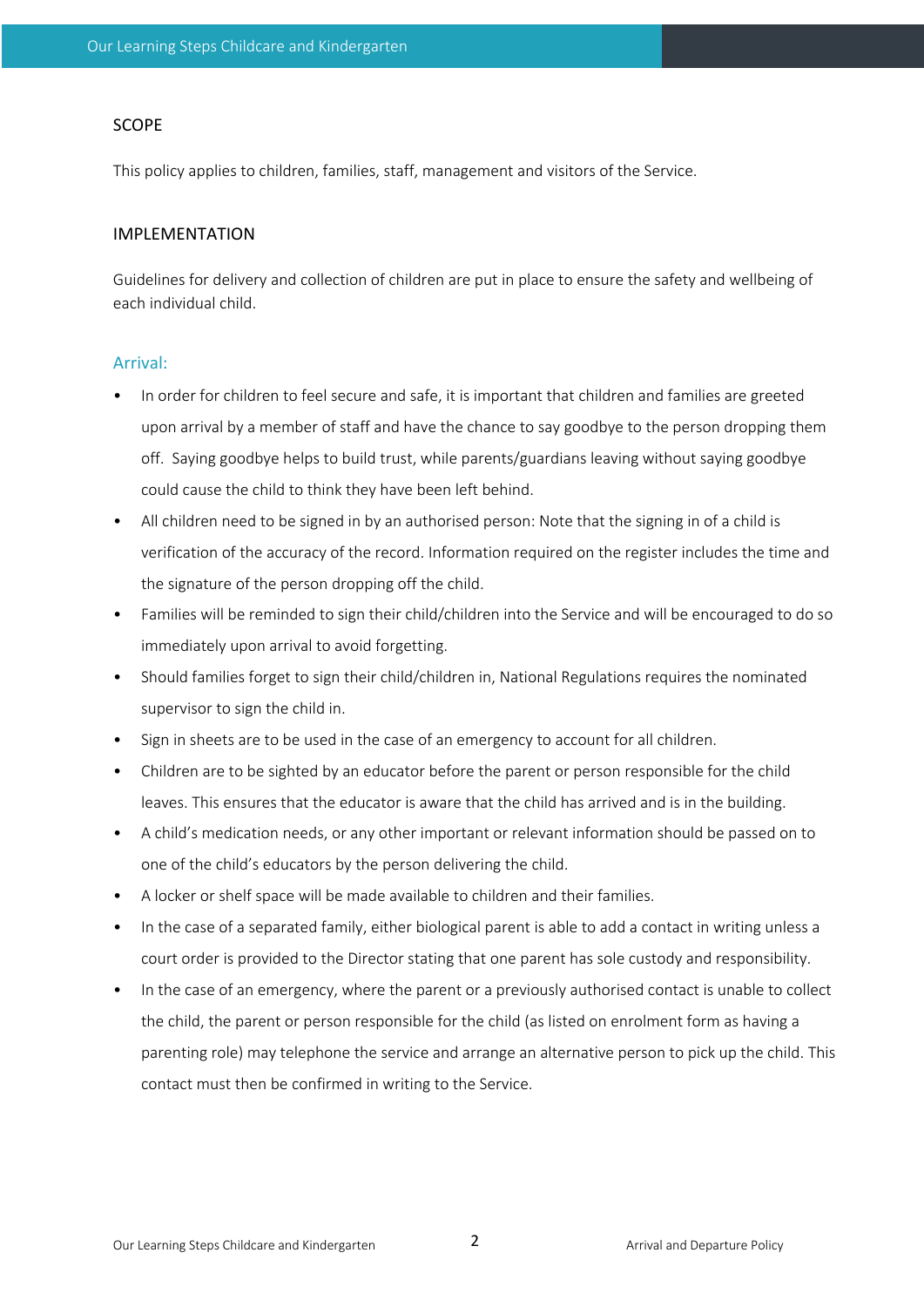# Departure:

- Parents are to advise the Service if someone different is picking up their child, both verbally and via email. This person is to be named on the enrolment form or added in writing to Management as an authorised contact for the child.
- Photo identification must be sighted by a Primary Contact Educator before the child is released. If educators cannot verify the person's identity, they may be unable to release the child into that person's care, even if the person is named on the enrolment form.
- All children must be signed out by their parent (or a person authorised by the parent) when the child is collected from our Service. If the parent or other person forgets to sign the child out, they will be signed out by the nominated supervisor.
- Parents are requested to arrive to collect their child/children by 6.00pm.
- No child will be withheld from an authorised contact or biological parent named on the enrolment form unless a current court order is on file at the Service.
- In the case of a particular person (including a biological parent) being denied access to a child, the service requires a written notice (court order) from a court of law.
	- o Educators will attempt to prevent that person from entering the service and taking the child; however, the safety of other children and educators must be considered.
	- o Educators will not be expected to physically prevent any person from leaving the service.
	- o In such cases, the parent with custody will be contacted along with the local police.
	- o Where possible the educator will provide police with the make, colour, and registration number of the vehicle being driven by the unauthorised person, and the direction of travel when they left the Service.
	- o A court order overrules any requests made by parents to adapt or make changes. For the protection of the children and educators, parents are asked not to give our back door code to anyone other than those absolutely necessary.
- Nominated Supervisors will ensure that the authorised nominee pick-up list for each child is kept up to date. It is our policy that we do not allow anyone under the age of 18 to collect children.
- If the person collecting the child appears to be intoxicated or under the influence of drugs, and educators feel that the person is unfit to take responsibility for the child, educators will:
	- o Discuss their concerns with the person, without the child being present if possible, and
	- o Suggest they contact another parent or authorised nominee to collect the child.
	- o If the person insists on taking the child, Educators will inform the police of the circumstances, including the name of the person, and if possible, the make, colour, and registration number of the vehicle being driven, and the direction of travel when they left the Service.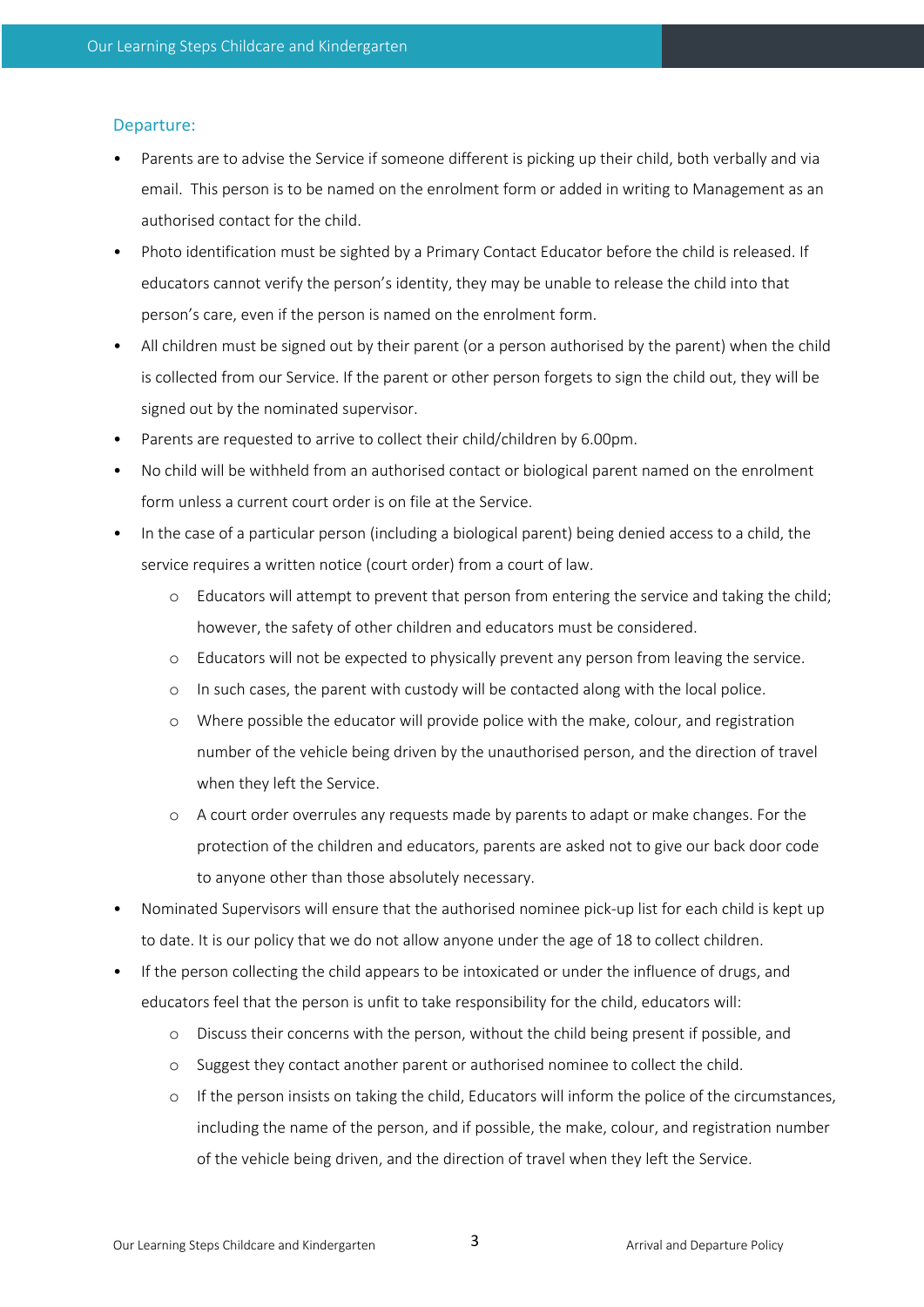- Educators cannot prevent an incapacitated parent from collecting a child but must consider their obligations under the relevant child protection laws.
- At the end of each day educators will check indoor and outdoor premises including all rooms and storage rooms, beds and cots, and storage sheds to ensure that no child remains on the premises after the service closes.
- Children may leave the premises in the event of an emergency, including medical emergencies.
- Details of absences during the day will be recorded.

## Visitors:

To ensure we can meet Work Health and Safety requirements and ensure the safety of our children, individuals visiting our Service must sign in when they arrive at the service and sign out when they leave. It is also a requirement of the National Regulations that Visitors are not left alone with children at any time.

# Late Collection of Children:

- If there are children still present at the Service upon closing, it is best practice to ensure a minimum of two Educators are present.
- Instruction to parents; "Please remember that our Educators have families to go home to and their own children to collect by a designated time. If you are late to collect your child two Educators have to stay behind and therefore both have to be paid overtime. To cover this, a late fee of \$50 plus per 15 minutes or part thereof will be charged (e.g. if you are 5 minutes late you will be charged for a 15 minute block. If you are 20 minutes late you will be charged for two 15-minute blocks, etc.)".
- If you know that you are going to be late, please notify the Service: If possible, make arrangements for someone else to collect your child.
- If you have not arrived by 6:00pm you will be contacted. If we are unable to contact you and your child has not been collected, we will call alternative contacts as listed on your enrolment form to organise the collection of your child.
- Due to licensing and insurance purposes, if by 6pm neither you nor any of your authorised contacts are available or contactable, we may need to take your child to the police station for you to collect.
- A sign will be displayed at the Service notifying you of your child's whereabouts. If this occurs, we will be obligated to contact Department of Human Services and inform them of the situation